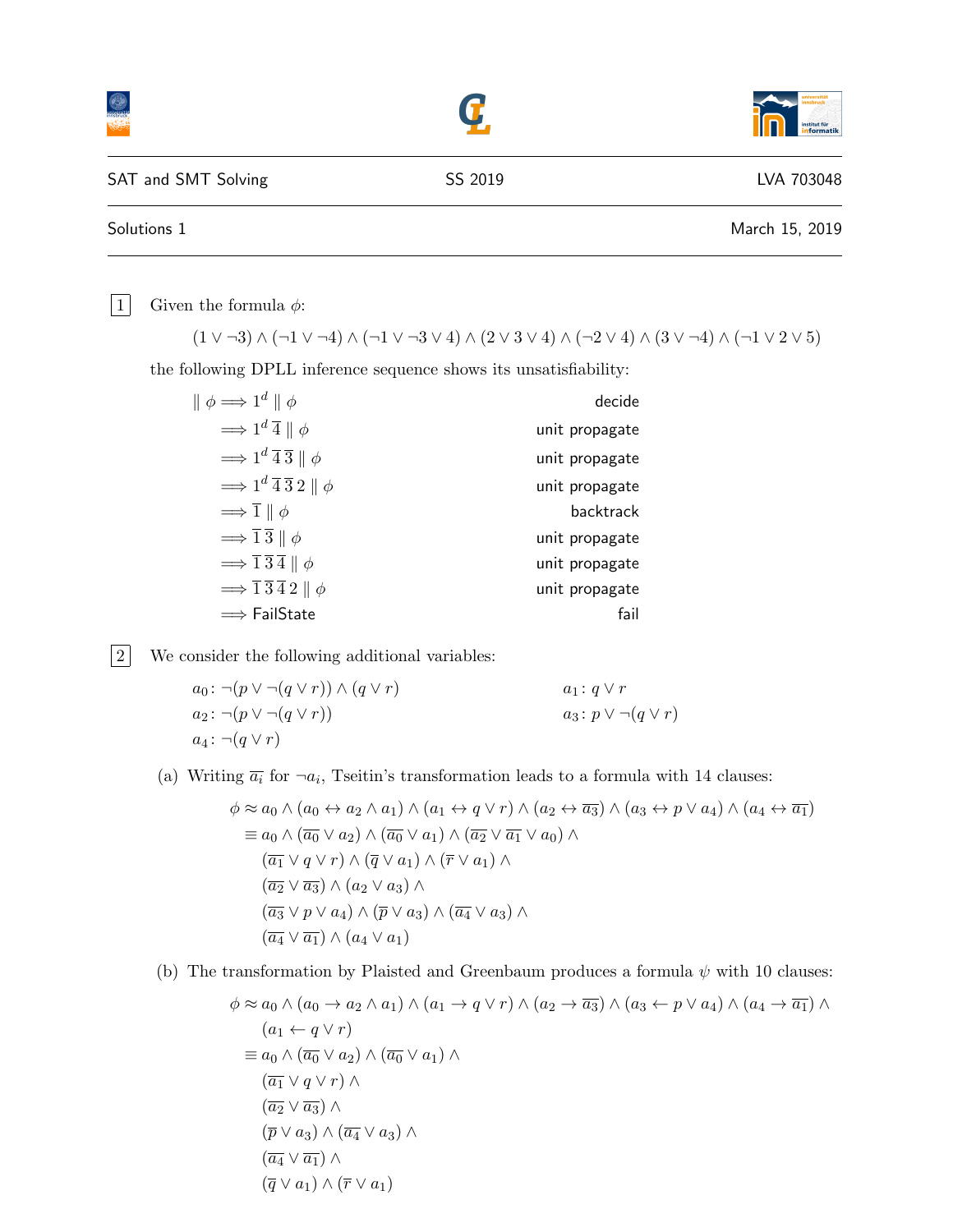The following DPLL inference sequence shows satisfiability of  $\psi$ :

| unit propagate                 | $\ \psi\rightleftharpoons a_0\ \psi\ $                                                      |
|--------------------------------|---------------------------------------------------------------------------------------------|
| unit propagate                 | $\Rightarrow a_0 a_1 \parallel \psi$                                                        |
| unit propagate                 | $\Rightarrow a_0 a_1 a_2 \parallel \psi$                                                    |
| unit propagate                 | $\Rightarrow a_0 a_1 a_2 \overline{a_3} \parallel \psi$                                     |
| unit propagate                 | $\Rightarrow a_0 a_1 a_2 \overline{a_3} \overline{p} \parallel \psi$                        |
| unit propagate or pure literal | $\Rightarrow a_0 a_1 a_2 \overline{a_3} \overline{p} \overline{a_4} \parallel \psi$         |
| decide                         | $\Rightarrow a_0 a_1 a_2 \overline{a_3} \overline{p} \overline{a_4} q^d \parallel \psi$     |
| decide                         | $\Rightarrow a_0 a_1 a_2 \overline{a_3} \overline{p} \overline{a_4} q^d r^d \parallel \psi$ |

(The last step is only necessary if a total assignment is desired.)

 $3$  We use variables a, b, and c corresponding to Adam, Brian, and Carol being the youngest kid.

(a) The statements can be modelled as follows:

Adam says "If Carol is not the youngest, then I am."  $\neg c \rightarrow a$ Brian claims "If I am not the youngest, then neither is Adam."  $\neg b \rightarrow \neg a$ We also need to account for the fact that only one of the variables can be true. This is for instance expressed by saying that for every pair of variables one of them must be false:

$$
(\neg a \vee \neg b) \wedge (\neg a \vee \neg c) \wedge (\neg b \vee \neg c)
$$

Transforming the implications to CNF leads to a problem that can be phrased in DIMACS as follows:

p cnf 3 5 3 1 0  $2 - 1 0$  $-1$   $-2$  0  $-1$   $-3$  0  $-2 -3 0$ 

Minisat returns the solution  $v(a) = v(b) = \perp$  and  $v(c) = \top$ , so Carol is the youngest.

- (b) To exclude the above solution, we add a clause demanding that the value of at least one variable is different. Hence, we add  $a \vee b \vee \neg c$  (corresponding to 1 2 -3 0 in DIMACS). The resulting problem is unsatisfiable.
- 4 We use the following variables to capture whether there are mines hiding in the unknown cells of the given Minesweeper board: